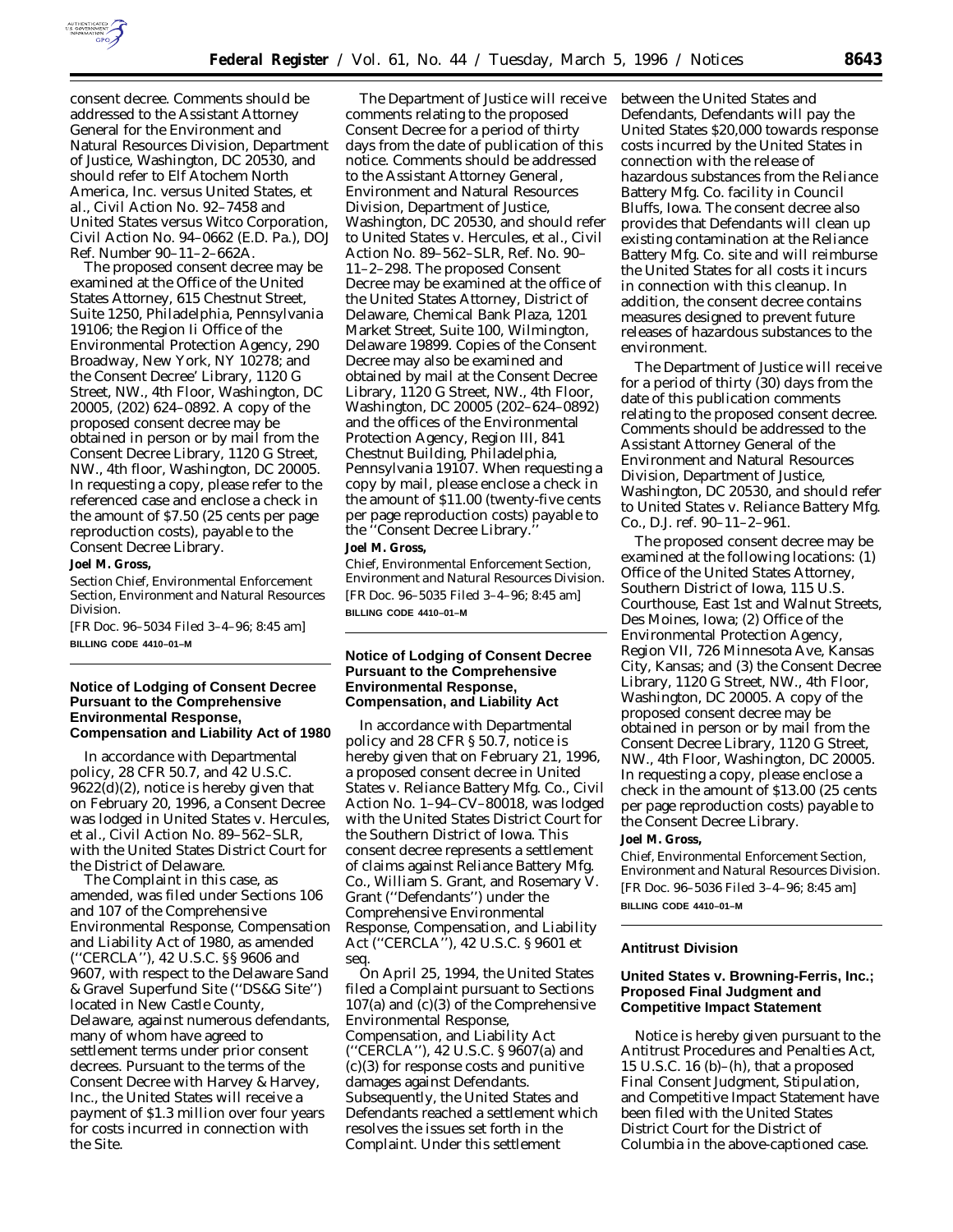On February 15, 1996, the United States filed a civil antitrust Complaint to prevent and restrain Browning-Ferris Industries, Inc. (''BFI''), Browning-Ferris Industries of Iowa, Inc. (''BFII''), and Browning-Ferris Industries of Tennessee, Inc. (''BFIT'') from maintaining and enhancing their market power by using contracts that have restrictive and anticompetitive effects, in violation of Section 2 of the Sherman Act, 156 U.S.C. 2.

The Complaint alleges that: (1) Defendant BFIT has market power in small containerized hauling service in the Memphis, TN market and Defendant BFII has market power in small containerized hauling service in the Dubuque, IA market; (2) Defendants, acting with specific intent, used and enforced contracts containing restrictive provisions to exclude and constrain competition and to maintain and enhance their market power in small containerized hauling service in those markets; (3) in the context of their large market shares and market power, and Dubuque markets has had anticompetitive and exclusionary effects by significantly increasing barriers to entry facing new entrants and barriers to expansion faced by small incumbents; (4) Defendants' market power is maintained and enhanced by their use and enforcement of those contracts; and, (5) as a result, there is a dangerous probability that Defendants will achieve monopoly power in the Memphis and Dubuque markets.

The proposed Final Judgment would require that in dealing with smallcontainer customers in the Memphis and Dubuque markets, Defendants only enter into contract containing significantly less restrictive terms than the contracts they now use in those markets. Specifically, the Defendants will be prohibited from using any contract with small-container customers in the Memphis and Dubuque markets that:

(1) Has an initial term longer than two years (unless a longer term is requested by the customer and other conditions are met);

(2) Has any renewal term longer than one year;

(3) Requires the customer give notice of termination more than 30 days prior to the end of a term;

(4) Requires the customer to pay liquidated damages over 3 times the greater of its prior monthly charge or its average monthly charge during the first year of the initial term of the customer's contract, or over 2 times the greater of its prior monthly charge or its average monthly charge thereafter;

(5) Is not labeled ''Contract for Solid Waste Services'' and is not easily readable; or

(6) Requires a customer to give BFI the right or opportunity to provide hauling services for all solid wastes and recyclables, unless the customer affirmatively indicates that is its desire.

The proposed Consent Final Judgment also requires that the Defendants notify customers in the two relevant markets of these changes and prohibits the Defendants from enforcing terms in existing contracts that are inconsistent with the settlement in those markets. Furthermore, Defendants would be prohibited from enforcing provisions in existing contracts that are inconsistent with the Final Judgment.

Public comment is invited within the statutory 60-day period. Such comments will be published in the **Federal Register** and filed with the Court. Comments should be addressed to Anthony V. Nanni, Chief, Litigation I Section, U.S. Department of Justice, Antitrust Division, 1401 H St., NW., Suite 4000, Washington, DC 20530. (phone 202/307–6576).

**Rebecca P. Dick,**

*Deputy Director of Operations.*

**United States District Court for the District of Columbia**

In the matter of *United States of America,* Plaintiff, v. *Browning-Ferris Industries of Iowa, Inc., Browning-Ferris Industries of Tennessee, Inc., and Browning-Ferris Industries, Inc.,* Defendants.

[Civil Action No.: 1–96–V00297]

Filed: February 15, 1996.

#### **Stipulation**

It is stipulated by and between the undersigned parties, by their respective attorneys, that:

1. The Court has jurisdiction over the subject matter of this action and over each of the parties hereto for the purposes of this proceeding. Defendant Browning-Ferris Industries, Inc. transacts business and is found within the district. Defendants Browning-Ferris Industries of Tennessee, Inc. and Browning-Ferris Industries of Iowa, Inc. consent to personal jurisdiction in this proceeding. Defendants waive any objections as to venue and stipulate that venue for this action is proper in the District of Columbia;

2. The parties consent that a Final Judgment in the form hereto attached may be filed and entered by the Court, upon the motion of any party or upon the Court's own motion, at any time after compliance with the requirements of the Antitrust Procedures and Penalties Act (15 U.S.C. 16 (b)–(h)), and without further notice to any party or

other proceedings, provided that Plaintiff has not withdrawn its consent, which it may do at any time before the entry of the proposed Final Judgment by serving notice thereof on the Defendants and by filing that notice with the Court; and

3. Defendants agree to be bound by the provisions of the proposed Final Judgment pending its approval by the Court. If the Plaintiff withdraws its consent or if the proposed Final Judgment is not entered pursuant to this Stipulation, this Stipulation shall be of no effect whatsoever, and the making of this Stipulation shall be without prejudice to any party in this or in any other proceeding.

Dated this 15th day of February, 1996.

Respectfully submitted,

For the plaintiff the United States of America:

Anne K. Bingaman,

*Assistant Attorney General, Antitrust Division, U.S. Department of Justice.*

Lawrence R. Fullerton,

*Deputy Assistant Attorney General.*

Rebecca P. Dick,

*Deputy Director of Operations.*

Anthony V. Nanni,

*Chief, Litigation I Section.*

Willie L. Hudgins, Jr.,

*DC Bar* #*37127.*

Nancy H. McMillen.

Peter H. Goldberg,

*DC Bar* #*055608.*

Evangelina Almirantearena,

*Attorneys, U.S. Department of Justice, Antitrust Division, City Center Building, Suite 4000, 1401 H Street, NW., Washington, DC 20530, 202/307–5777.*

For Defendants Browning-Ferri Industries of Iowa, Inc., Browning-Ferris Industries of Tennessee, Inc., and Browning-Ferris Industries, Inc.:

#### David Foster,

*Esquire, DC Bar* #*358247, Fulbright & Jaworski L.L.P., 801 Pennsylvania Ave., NW, Market Square, Washington, DC 20004–2604, 202/ 662–0200.*

#### Richard N. Carrell,

*Esquire, Fulbright & Jaworski L.L.P., 1301 McKinney, Suite 5100, Houston, Texas 77010–3095, 713/651–5151.*

## Rufus Wallingford,

*Esquire, Senior Vice President & General Counsel, Browning-Ferris Industries, Inc., 757 N. Eldridge at Memorial Drive, Houston, Texas 77079, 713/870–8100.*

### Lee J. Keller,

*Esquire, Senior Attorney, Browning-Ferris Industries, Inc., 757 N. Eldridge at memorial Drive, Houston, Texas 77079, 713/870–8100.*

Attorneys for Defendants.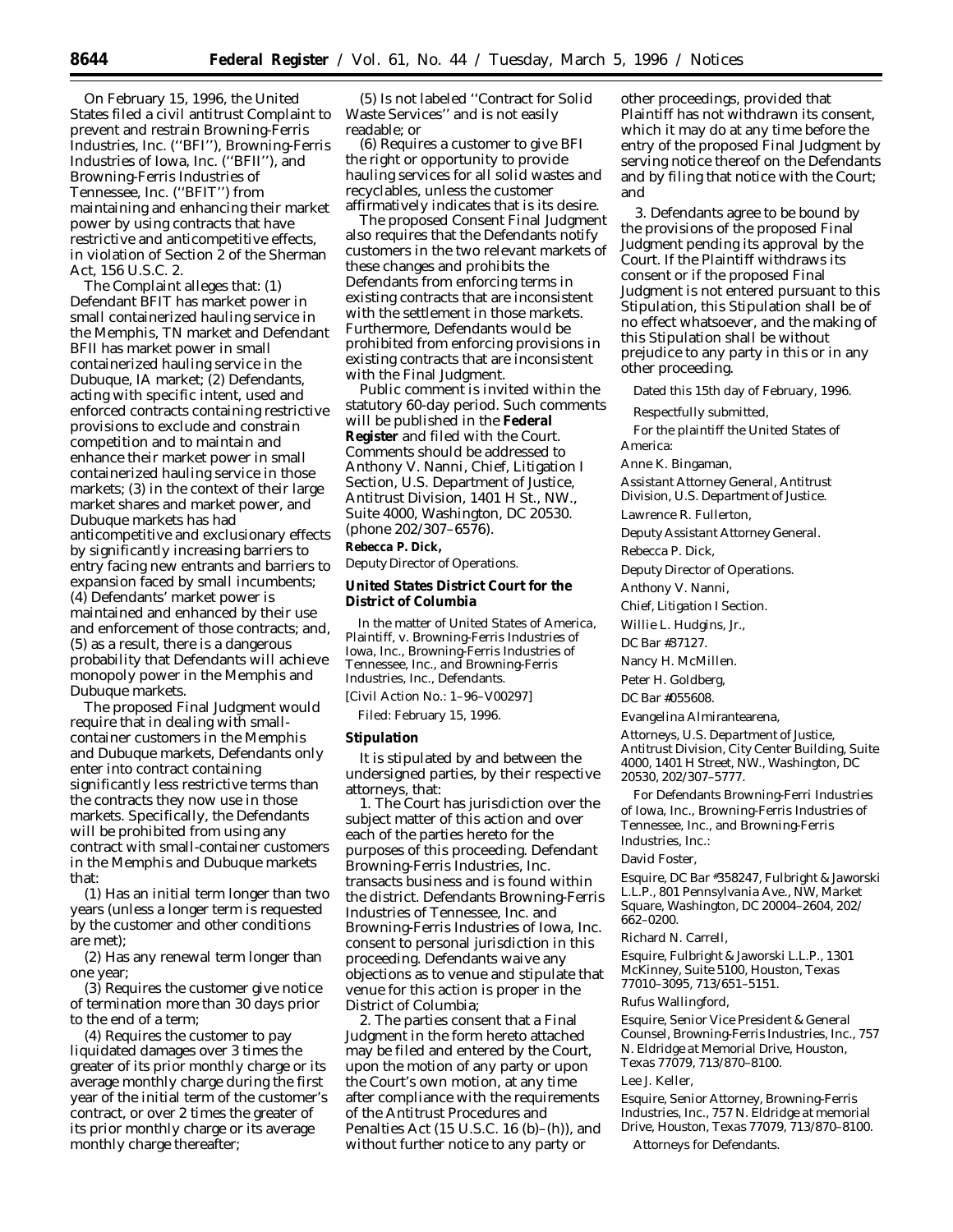## **United States District Court for the District of Columbia**

In the matter of *United States of America,* Plaintiff, v. *Browning-Ferris Industries of Iowa, Inc., Browning-Ferris Industries of Tennessee, Inc., and Browning-Ferris Industries, Inc.,* Defendants.

[Civil Action No.: 1–96–V00297]

# **Final Judgment**

Filed: Feb. 15, 1996.

*Whereas* Plaintiff, United States of America, having filed its Complaint in this action on February 15, 1996, and Plaintiff and Defendants, by their respective attorneys, having consented to the entry of this Final Judgment without trial or adjudication of any issue of fact or law; and without this Final Judgment constituting any evidence or admission by any party with respect to any issue of fact or law;

*Now, therefore,* before any testimony is taken, and without trial or adjudication of any issue of fact or law, and upon consent of the parties, it is hereby

*Ordered, adjudged and decreed* as follows:

#### **I. Jurisdiction**

This Court has jurisdiction of the subject matter of this action and of the persons of the Defendants, Browning-Ferris Industries, Inc., Browning-Ferris Industries of Tennessee, Inc., and Browning-Ferris Industries of Iowa, Inc. The Complaint states a claim upon which relief may be granted against the Defendants under Section 2 of the Sherman Act, 15 U.S.C. 2.

#### **II. Definitions**

As used in this Final Judgment:

(A) ''Memphis market'' means the counties of Shelby, TN; Fayette, TN; Crittenden, AK; DeSoto, MS; Marshall, MS; Tate, MS; and Tunica, MS.

(B) ''Dubuque market'' means the counties of Dubuque and Jackson, IA.

(C) ''Solid waste hauling'' means the collection and transportation to a disposal site of trash and garbage (but not construction and demolition debris; medical waste; hazardous waste; organic waste; or special waste, such as contaminated soil, or sludge; or recyclable materials) from residential, commercial and industrial customers. Solid waste hauling includes hand pickup, containerized pick-up, and roll-off service.

(D) ''Defendants'' means defendant Browning-Ferris Industries, Inc., a Delaware corporation with its headquarters in Houston, Texas, defendant Browning-Ferris Industries of Tennessee, Inc., a Tennessee corporation with offices in Memphis,

TN, and defendant Browning-Ferris Industries of Iowa, Inc., an Iowa corporation with offices in Des Moines, IA, and includes their officers, directors, managers, agents, employees, successors, assigns, parents and subsidiaries.

(E) ''Small Container'' means a 1 to 10 cubic yard container.

(F) ''Small Containerized Solid Waste Hauling Service'' means providing solid waste hauling service to customers by providing the customer with a Small Container that is picked up mechanically using a frontload, rearload, or sideload truck, and expressly excludes hand pick-up service, and service using stationary compactors.

(G) ''Customer'' means a Small Containerized Solid Waste Hauling Service customer.

## **III. Applicability**

This Final Judgment applies to Defendants and to their officers, directors, managers, agents, and employees, successors, assigns, parents and subsidiaries, and to all other persons in active concert or participation with any of them who shall have received actual notice of this Final Judgment by personal service or otherwise. Nothing contained in this Final Judgment is or has been created for the benefit of any third party, and nothing herein shall be construed to provide any rights to any third party.

### **IV. Prohibited Conduct**

Defendants are enjoined and restrained as follows:

(A) Except as set forth in paragraph IV (B) and (G), Defendants shall not enter into any contract with a Customer for a service location in the Memphis or Dubuque markets that:

(1) Has an initial term longer than two (2) years;

(2) Has any renewal term longer than one (1) year;

(3) Requires that the Customer give Defendants notice of termination more than thirty (3) days prior to the end of any initial term or renewal term;

(4) Requires that the Customer pay liquidated damages in excess of three times the greater of its prior monthly charge or its average monthly charge over the most recent six months during the first year it is a Customer of Defendants;

(5) Requires that the Customer pay liquidated damages in excess of two times the greater of its prior monthly charge or its average monthly charge over the most recent six months after the Customer has been a Customer of Defendants for a continuous period in excess of one (1) year;

(6) Is not easily readable (e.g., formatting and type-face) and is not labeled, in large letters, CONTRACT FOR SOLID WASTE SERVICES; or

(7) Requires a Customer to give Defendants the right or opportunity to provide hauling service for recyclable or more than one type of solid waste hauling service for a Customer unless the Customer affirmatively indicates its desire for all such services on the front of the contract.

(B) Notwithstanding the provisions of paragraph IV(A) of this Final Judgment. Defendants may enter into a contract with a Customer for a service location in the Memphis or Dubuque markets with an initial term in excess of two years provided that:

(1) Defendants have not implemented any organized, management authorized sales or marketing plan designed, through pricing or other incentives, to induce Customers to use other than the form contracts Defendants are required herein to offer generally to Customers;

(2) The Customer has the right to terminate the contract after 2 years by giving notice to Defendants thirty (30) days or more prior to the end of that 2 year period; and,

(3) The contract otherwise complies with the provisions of paragraph  $IV(A)(2)–(7)$ .

(C) From the date of filing of an executed Stipulation in the form attached hereto as Exhibit A, Defendants shall offer to new Customers with service locations in the Memphis and Dubuque markets only contracts that conform to the requirements of paragraphs IV(A) or (B) of this Final Judgment, except as provided in IV(G).

(D) Except as provided in IV(G), Defendants shall send to all existing Customers with service locations in the Memphis and Dubuque markets with contracts having an initial term longer than 2 years and which otherwise do not conform with paragraph IV(B) a notice in the form attached hereto as Exhibit B (for Memphis customers) and as Exhibit C (for Dubuque customers) in accordance with the following schedule:

(1) Defendants shall send notices to Customers with service locations in the Memphis market within ninety (90) days following entry of this Final Judgment; and

(2) Defendants shall send notices to Customers with service locations in the Dubuque market within thirty (30) days following the entry of this Final Judgment.

 $(E)$  Except as provided in IV $(G)$ , for each Customer with a contract having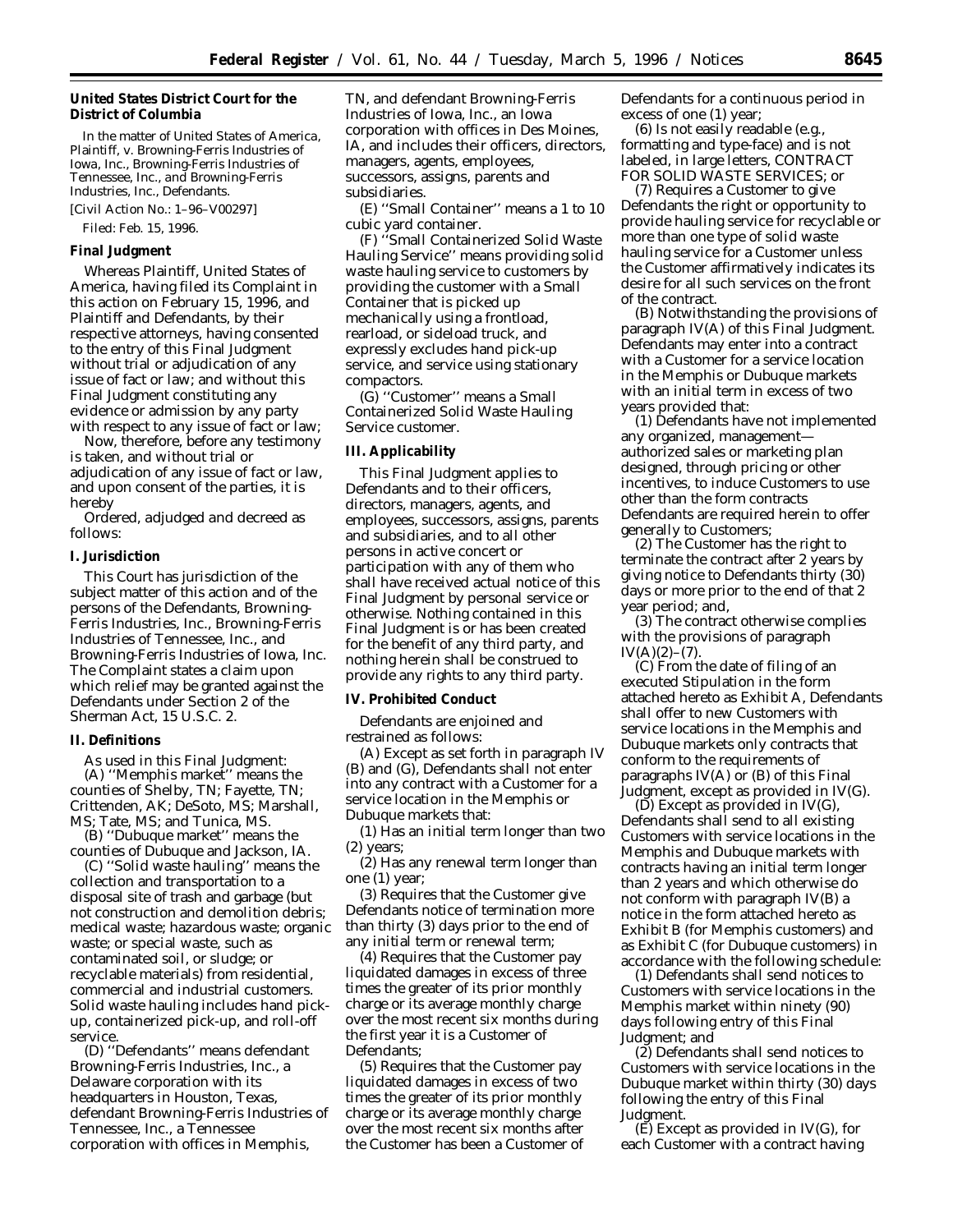an initial term longer than 2 years and which otherwise does not conform to paragraph IV(B) that enters a renewal term 120 days after entry of this Final Judgment, Defendants shall send a reminder to that Customer in the form attached hereto as Exhibit D ninety (90) days or more prior to the effective date of the renewal term. This reminder may be sent to the customer as part of a monthly bill, but if it is, it must be displayed on a separate page and in large print.

(F) Upon entry of this Final Judgment, Defendants may enforce existing contract provisions only to an extent consistent with this Final Judgment. (For example, if an existing service agreement provides for six months' liquidated damages, Defendants may only seek three months' worth of such damages, consistent with  $IV(A)(4)$ .

(G) Notwithstanding the provisions of this Final Judgment, Defendants may enter into contracts with municipal or governmental entities that are not in compliance with paragraphs  $IV(A)$ – $(F)$ provided that those contracts are awarded to Defendants on the basis of a formal request for bids or a formal request for proposals issued by the Customer.

(H) Notwithstanding the provisions of this Final Judgment, Defendants shall not be required to do business with any Customer.

### **V. Reporting**

(A) To determine or secure compliance with this Final Judgment, duly authorized representatives of the Plaintiff shall, upon written request of the Assistant Attorney General in charge of the Antitrust Division, on reasonable notice given to Defendants at this principal offices, subject to any lawful privilege, be promised:

(1) Access during normal office hours to inspect and copy all books, ledgers, accounts, correspondence, memoranda and other documents and records in the possession, custody, or control of Defendants, which may have counsel present, relating to any matters contained in this Final Judgment.

(2) Subject to the reasonable convenience of Defendants and without restraint or interference from them, to interview officers, employees, or agents of Defendants, who may have counsel present, regarding any matters contained in this Final Judgment.

(B) Upon written request of the Assistant Attorney General in charge of the Antitrust Division, on reasonable notice given to Defendants at this principal offices, subject to any lawful privilege, Defendants shall submit such written reports, under oath if requested, with respect to any matters contained in this Final Judgment.

(C) No information or documents obtained by the means provided by this Section shall be divulged by the Plaintiff to any person other than a duly authorized representative of the Executive Branch of the United States government, except in the course of legal proceedings to which the United States is a party, or for the purpose of securing compliance with this Final Judgment, or as otherwise required by law.

(D) If at the time information or documents are furnished by Defendants to Plaintiff, Defendants represent and identify in writing the material in any such information or document to which a claim or protection may be asserted under Rule 26(c)(7) of the Federal Rules of Civil Procedure, and Defendants mark each pertinent page of such material ''Subject to claim of protection under Rule 26(c)(7) of the Federal Rules of Civil Procedure,'' then ten days notice shall be given by Plaintiff to Defendants prior to divulging such material in any legal proceeding (other than a grand jury proceeding) to which Defendants are not a party.

#### **VI. Further Elements of Judgment**

(A) This Final Judgment shall expire on the tenth anniversary of the date of its entry.

(B) Jurisdiction is retained by this Court over this action and the parties thereto for the purpose of enabling any of the parties thereto to apply to this Court at any time for further orders and directions as may be necessary or appropriate to carry out or construe this Final Judgment, to modify or terminate any of its provision, to enforce compliance, and to punish violations of its provisions.

### **VII. Public Interest**

Entry of this Final Judgment is in the public interest.

Entered:

UNITED STATES DISTRICT JUDGE

### **EXHIBIT A**

**United States District Court for the District of Columbia**

*United States of America,* Plaintiff, v. *Browning-Ferris Industries of Iowa, Inc., Browning-Ferris Industries of Tennessee, Inc., and Browning-Ferris Industries, Inc.,* Defendants.

[Civil Action No.: 1–96–V00297]

Filed: February 15, 1996.

### **Stipulation**

It is stipulated by and between the undersigned parties, by their respective attorneys, that:

1. The Court has jurisdiction over the subject matter of this action and over each of the parties hereto for the purposes of this proceeding. Defendant Browning-Ferris Industries, Inc. transacts business and is found within the district. Defendants Browning-Ferris Industries of Tennessee, Inc. and Browning-Ferris Industries of Iowa, Inc. consent to personal jurisdiction in this proceeding. Defendants waive any objections as to venue and stipulate that venue for this action is proper in the District of Columbia;

2. The parties consent that a Final Judgment in the form hereto attached may be filed and entered by the Court, upon the motion of any party or upon the Court's own motion, at any time after compliance with the requirements of the Antitrust Procedures and Penalties Act (15 U.S.C. § 16 (b)–(h)), and without further notice to any party or other proceedings, provided that Plaintiff has not withdrawn its consent, which it may do at any time before the entry of the proposed Final Judgment by serving notice thereof on the Defendants and by filing that notice with the Court; and

3. Defendants agree to be bound by the provisions of the proposed Final Judgment pending its approval by the Court. If the Plaintiff withdraws its consent or if the proposed Final Judgment is not entered pursuant to this Stipulation, this Stipulation shall be of no effect whatsoever, and the making of this Stipulation shall be without prejudice to any party in this or in any other proceeding.

Dated this \_\_\_\_\_\_th day of \_\_\_\_\_\_\_\_, 1996. Respectfully submitted,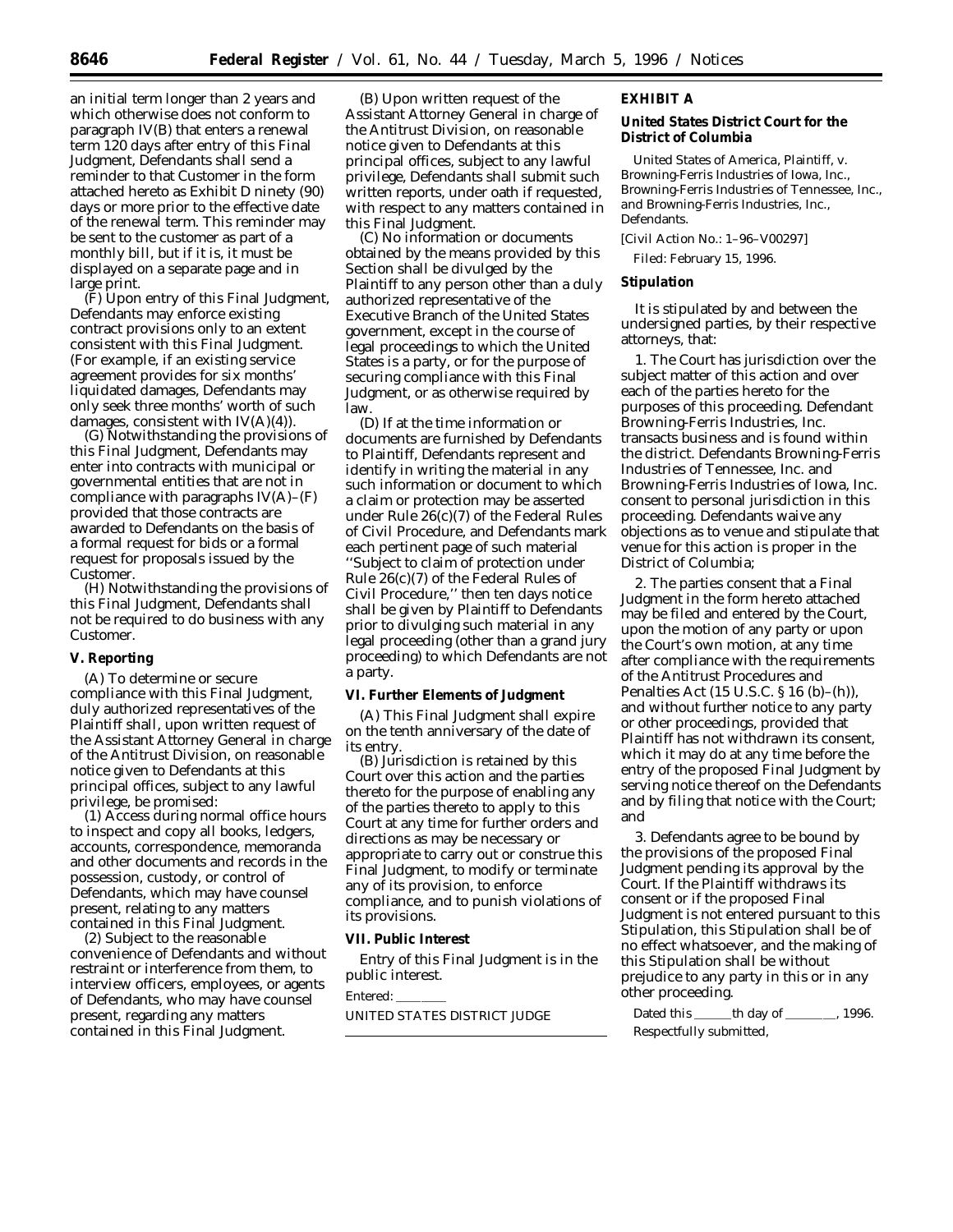For the Plaintiff the United States of America.

Anne K. Bingaman,

*Assistant Attorney General, Antitrust*

*Division, U.S. Department of Justice.*

Lawrence R. Fullerton,

*Deputy Assistant Attorney General.*

Rebecca P. Dick,

*Deputy Director of Operations.*

Anthony V. Nanni,

*Chief, Litigation I Section.*

Willie L. Hudgins, Jr.,

*DD Bar* #*37127.*

Nancy H. McMillen,

Peter H. Goldberg,

*DC Bar* #*055608.*

Evangelina Almirantearena,

*Attorneys, U.S. Department of Justice, Antitrust Division, City Center Building, Suite 4000, 1401 H Street, NW., Washington, D.C. 20530, 202/307–5777.*

For defendants Browning-Ferris Industries of Iowa, Inc., Browning-Ferris Industries of Tennessee, Inc., and Browning-Ferris Industries, Inc.:

David Foster, Esquire,

*DC Bar* #*358247, Fulbright & Jaworski, 801 Pennsylvania Ave., NW., Market Square, Washington, D.C. 20004–2604, 202/662–0200.*

### **EXHIBIT B**

### **Notice to Customers**

Dear Customer:

BFI is offering a new two year contract to its small containerized solid waste hauling customers with service locations in [insert market here]. In most cases, this new contract will have terms that are more advantageous to customers than their current contracts. This new contract has the following features:

• an initial term of no longer than 2 years (unless you request a longer term);

• a renewal term of 1 year;

• at the end of your initial term, you may take no action and your contract will renew *or* you may choose not to renew by giving us notice at any time up to 30 days prior to the end of the initial term;

• if you request a contract with a term longer than 2 years, you can cancel that contract by giving us notice at any time up to 30 days prior to the end of the first 2 years;

• you can choose to terminate the contract at any other time, but you will be required to pay, as liquidated damages, no more than 3 times the greater of your prior monthly or average monthly charge, but if you have been a customer continuously for more than 1 year, the liquidated damages would be reduced to 2 times the greater of your prior monthly or average monthly charge;

• you will be able to choose on the contract which specific types of waste hauling services you would like us to perform.

On or before the termination date of your existing service contract, BFI will offer you continued service under the new contract. BUT AS AN EXISTING CUSTOMER, YOU WILL IMMEDIATELY GAIN THE ADVANTAGES OF THE REVISED

CONTRACT SINCE BFI WILL NOT ENFORCE ANY PROVISION IN YOUR CONTRACT IN ANY MANNER INCONSISTENT WITH ONE OF THE NEW TERMS OFFERED ABOVE. THERE IS, THEREFORE, NO NEED TO SIGN A REVISED CONTRACT AT THIS TIME. HOWEVER, IF YOU WOULD LIKE TO ENTER A NEW CONTRACT IN THE MEANTIME, PLEASE SEND A LETTER TO [insert name and address] AND WE WILL CONTACT YOU.

Thank you for your attention.

## **EXHIBIT C**

**Notice to Customers**

Dear Valued Customer: BFI is offering a new two year contract to all small containerized solid waste hauling customers with service locations in the countries of Dubuque and Jackson, IA. We would like to take this opportunity to offer this contract to you. Of course, if you prefer, you can continue with your existing contract.

In most cases, this new contract will have terms that are more advantageous to customers than their current contracts. This new contract has the following features:

- an initial term of no longer than 2 years (unless you request a longer term);
- a renewal term of 1 year;
- you can choose not to renew the contract by simply giving us notice at any time up to 30 days prior to the end of your term;
- if you request a contract with a term longer than 2 years, you can cancel that contract by giving us notice at any time up to 30 days prior to the end of the first 2 years;
- you can choose to terminate the contract at any other time, but you will be required to pay, as liquidated damages, no more than 3 times the greater of your prior monthly or average monthly charge. If you've been a customer continuously for more than 1 year, the liquidated damages would be reduced to 2 times the greater of your prior monthly or average monthly charge;
- you will be able to choose on the contract which specific types of waste hauling services you would like us to perform.

You may obtain a new contract containing these terms by calling [insert BFI contact and number].

If you prefer, you may continue with your existing contract. If you retain your existing contract, we will not enforce any terms that are inconsistent with the new form contract terms.

If you have any questions, please call [BFI contact person and phone number.]

## **EXHIBIT D**

REMINDER: Your contract will automatically renew 90 days from the date of this notice unless we receive your cancellation within 60 days from the date of this notice.

You may also obtain a new form contract for solid waste hauling services with some terms more advantageous to you than your current contract. We will send you a copy on request.

Existing contract terms inconsistent with the new form will not be enforced against you.

**United States District Court for the District of Columbia**

In the matter of *United States of America,* Plaintiff, v. *Browning-Ferris Industries of Iowa, Inc., Browning-Ferris Industries of Tennessee, Inc., and Browning-Ferris Industries Inc.,* Defendants.

[Case Number: 1–96–V00297]

JUDGE: Thomas Pennfield Jackson. DATE STAMP: February 15, 1996.

#### **Competitive Impact Statement**

The United States, pursuant to Section 2(b) of the Antitrust Procedures and Penalties Act (''APPA''), 15 U.S.C. § 16(b)–(h), files this Competitive Impact Statement relating to the proposed Final Judgment submitted for entry in this civil proceeding.

**I. Nature and Purpose of the Proceeding**

On February 15, 1996, the United States filed a civil antitrust Complaint to prevent and restrain Browning-Ferris Industries, Inc. (''BFI''), Browning-Ferris Industries of Iowa, Inc. (''BFII''), and Browning-Ferris Industries of Tennessee, Inc. (''BFIT'') from using contracts that have restrictive and anticompetitive effects on small containerized hauling service markets in Memphis and Dubuque, in violation of Section 2 of the Sherman Act, 15 U.S.C. 2. As alleged in the Complaint, Defendants have attempted to monopolize small containerized hauling service in the Memphis and Dubuque geographic markets by using and enforcing contracts containing restrictive provisions to maintain and enhance their existing market power there.

The Complaint alleges that: (1) Defendant BFIT has market power in small containerized hauling service in the Memphis, TN market and Defendant BFII has market power in small containerized hauling service in the Dubuque, IA market; (2) Defendants, acting with specific intent, used and enforced contracts containing restrictive provisions to exclude and constrain competition and to maintain and enhance their market power in small containerized hauling service in those markets; (3) in the context of their large market shares and market power, Defendants' use and enforcement of those contracts in the Memphis and Dubuque markets has had anticompetitive and exclusionary effects by significantly increasing barriers to entry facing new entrants and barriers to expansion faced by small incumbents; (4) Defendants' market power is maintained and enhanced by their use and enforcement of those contracts; and, (5) as a result, there is a dangerous probability that Defendants will achieve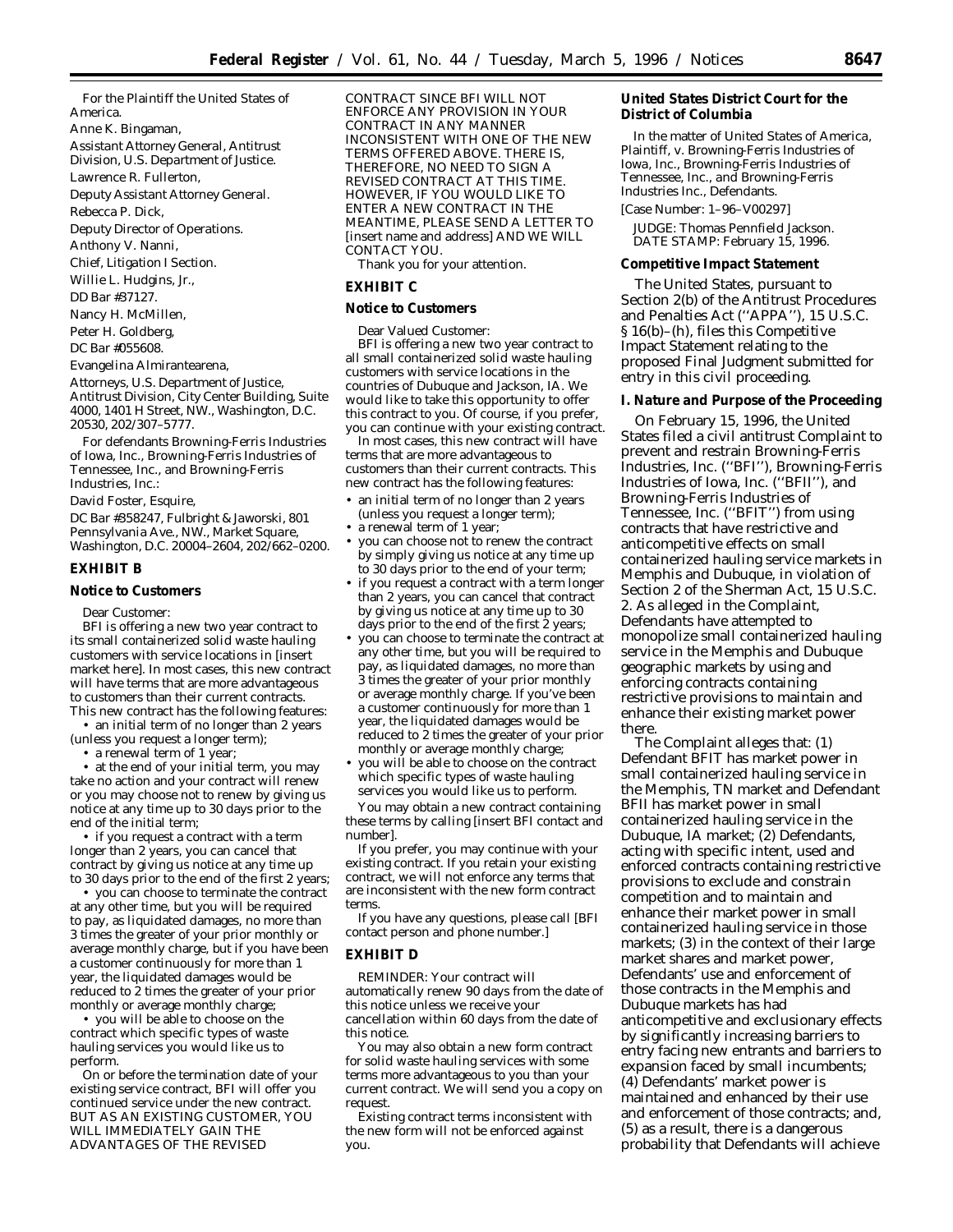monopoly power in the Memphis and Dubuque markets.

In its Complaint, Plaintiffs seeks, among other relief, a permanent injunction preventing Defendants from continuing any of the anticompetitive practices alleged to violate the Sherman Act, and thus affording fair opportunities for other firms to compete in small containerized hauling service in the Memphis and Dubuque markets.

The United States and Defendants also have filed a Stipulation by which the parties consented to the entry of a proposed Final Judgment designed to eliminate the anticompetitive effects of Defendants' actions in the Memphis and Dubuque markets. Under the proposed Final Judgment, as explained more fully below, in dealing with small-container customers in the Memphis and Dubuque markets, Defendants would only be permitted to enter into contracts containing significantly less restrictive terms than the contracts they now use in those markets. Furthermore, Defendants would be prohibited from enforcing provisions in existing contracts that are inconsistent with the Final Judgment.

The United States and the Defendants have stipulated that the proposed Final Judgment may be entered after compliance with the APPA. Entry of the proposed Final Judgment would terminate the action, except that the Court would retain jurisdiction to construe, modify, or enforce the provisions of the proposed Final Judgment and to punish violations thereof.

**II. Description of the Events Giving Rise to the Alleged Violation**

Browning-Ferris Industries, Inc. (''BFI''), is the world's second-largest company engaged in the solid waste hauling and disposal business, with operations throughout the United States. Browning-Ferris Industries, Inc. had revenues of approximately \$4 billion in its 1994 fiscal year.

Browning-Ferris Industries of Iowa, Inc. (''BFII'') is a subsidiary of BFI with its principal offices in Des Moines, IA. It is the largest solid waste hauling and disposal company in the Dubuque, IA market. BFII had revenues of over \$2.6 million in its 1994 fiscal year.

Browning-Ferris Industries of Tennessee, Inc., (''BFIT'') is also a subsidiary of BFI. It has its principal offices in Memphis, TN. It is the largest solid waste hauling and disposal company in the Memphis, TN market. BFIT had revenues over \$40.9 million in its 1994 fiscal year.

# *A. The Solid Waste Hauling Industry*

Solid waste hauling involves the collection of paper, food, construction material and other solid waste from homes, businesses and industries, and the transporting of that waste to a landfill or other disposal site. These services may be provided by private haulers directly to residential, commercial and industrial customers, or indirectly through municipal contracts and franchises.

Service to commercial customers accounts for a large percentage of total hauling revenues. Commercial customers include restaurants, large apartment complexes, retail and wholesale stores, office buildings, and industrial parks. These customers typically generate a substantially larger volume of waste than do residential customers. Waste generated by commercial customers is generally placed in metal containers of one to ten cubic yards provided by their hauling company. One to ten cubic yards containers are called ''small containers.'' Small containers are collected primarily by frontend load vehicles that lift the containers over the front of the truck by means of a hydraulic hoist and empty them into the storage section of the vehicle, where the waste is compacted. Service to commercial customers that use small containers is called ''small containerized hauling service.''

Solid waste hauling firms also provide service to residential and industrial (or ''roll-off'') customers. Residential customers, typically households and small apartment complexes that generate small amounts of waste, use noncontainerized solid waste hauling service, normally placing their waste in plastic bags, trash cans, or small plastic containers at curbside.

Industrial or roll-off customers include factories and construction sites. These customers either generate noncompactible waste, such as concrete or building debris, or very large quantities of compactible waste. They deposit their waste into very large containers (usually 20 to 40 cubic yards) that are loaded onto a roll-off truck and transported individually to the disposal site where they are emptied before being returned to the customers' premises. Some customers, like shopping malls, use large, roll-off containers with compactors. This type of customer generally generates compactible trash similar to the waste of commercial customers, but in much greater quantities; it is more economical for this type of customer to use roll-off service with a compactor than to use a number

of small containers picked up multiple times a week.

# *B. Relevant Product Market*

The relevant product market is a small containerized hauling service. There are no practical substitutes for this service. Small containerized hauling service customers will not generally switch to noncontainerized service in the event of a price increase, because it is too impractical and more costly for those customers to bag and carry their volume of trash to the curb for hand pick-up. Similarly, roll-off service is much too costly and the container takes up too much space for most small containerized hauling service customers. Only customers that generate the largest volumes of compactible solid waste can economically consider roll-off service, and for customers that do generate large volumes of waste, roll-off service is usually the only viable option.

### *C. Relevant Geographic Markets*

The relevant geographic markets are the Memphis market and the Dubuque market. Small containerized solid waste hauling services are generally provided in very localized areas. Route density (a large number of customers that are close together) is necessary for small containerized solid waste hauling firms to be profitable. In addition, it is not economically efficient for heavy trash hauling equipment to travel long distances from customers without collecting significant amounts of waste. Thus, it is not efficient for a hauler to serve major metropolitan areas from a distant base. Haulers, therefore, generally establish garages and related facilities within each major local area served.

#### *D. Defendants' Attempt to Monopolize*

Defendant BFIT has market power in small containerized hauling service in the Memphis market. BFIT has maintained a very high market share for over 10 years—consistently in excess of 60 percent.

Defendant BFII has market power in small containerized hauling service in the Dubuque market. BFII entered that market in 1979. It maintains a very high market share—in excess of 60 percent.

There are substantial barriers to entry and to expansion into the small containerized hauling markets in Memphis and in Dubuque. A new entrant or small incumbent hauler must be able to achieve minimum efficient scale to be competitive. First, it must be able to generate enough revenues to cover significant fixed costs and overhead.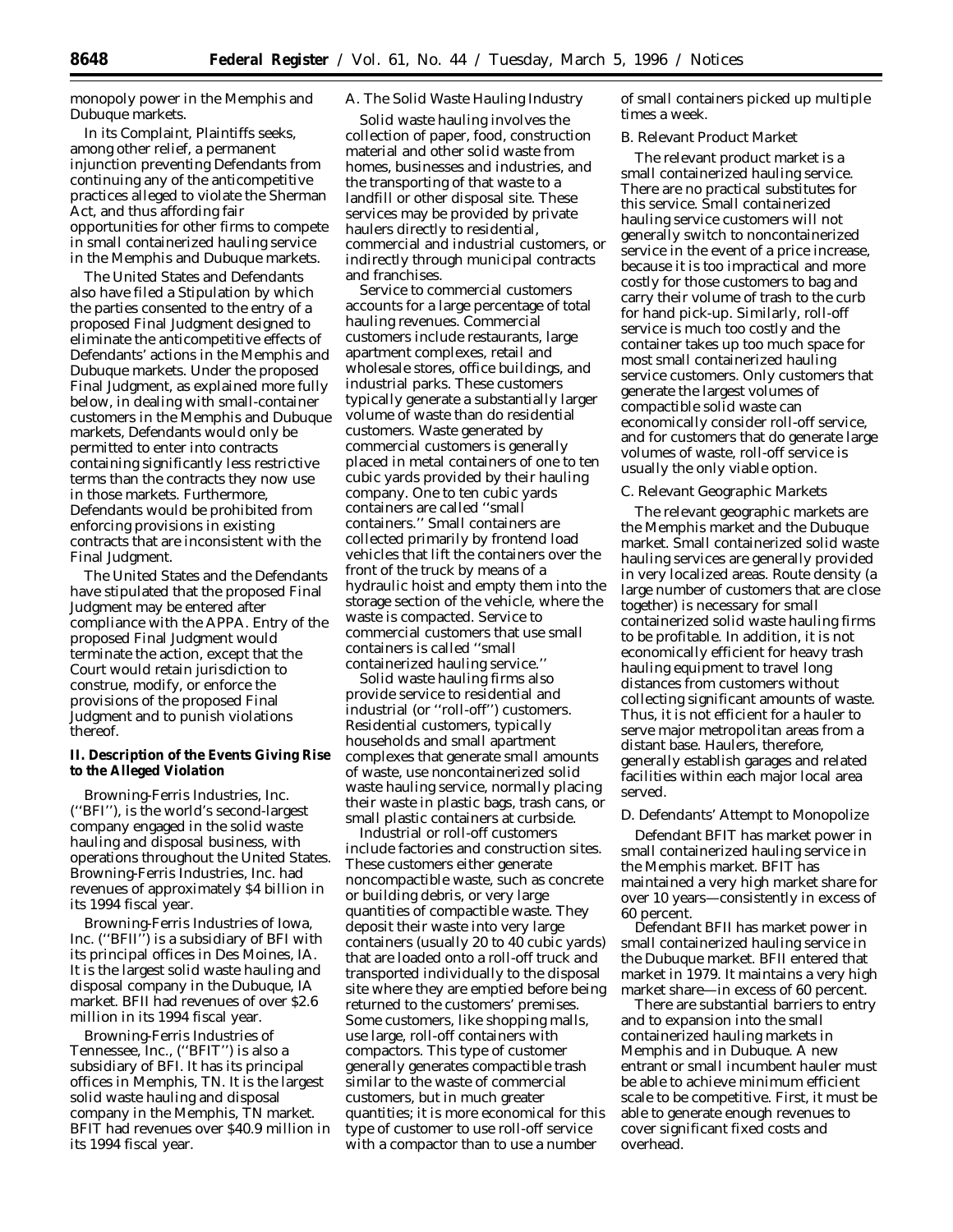Second, a new entrant or small incumbent hauler must be able to obtain enough customers to use its trucks efficiently. For example, it is not efficient to use a truck half a day because the firm doesn't have enough customers to fill up the truck.

Third, a new entrant or small incumbent hauler needs to obtain customers that are close together on its routes (called ''route density''). Having customers close together enables a company to pick up more waste in less time (and generate more revenues in less time). The better a firm's route density, the lower its operating costs.

Until a firm overcomes these barriers, the new entrant or small incumbent will have higher operating costs than Defendants in the relevant geographic markets, may not operate at a profit, and will be unable effectively to constrain pricing by Defendants in those markets.

Defendant BFIT in the Memphis market and Defendant BFII in the Dubuque market have entered into written contracts with the vast majority of their small containerized hauling customers. Many of these contracts contain terms that, when taken together in the relevant markets where Defendants have market power, make it more difficult and costly for customers to switch to a competitor of Defendants and allows Defendants to bid to retain customers approached by a competitor.

The contracts enhance and maintain Defendants' market power in the Memphis and Dubuque markets by significantly raising the cost and time required by a new entrant or small incumbent firm to build its customer base and obtain efficient scale and route density. Therefore, Defendants' use and enforcement of these contracts in the Memphis and Dubuque markets raise barriers to entry and expansion in those markets. Those contract terms are:

a. A provision giving Defendants the exclusive right or opportunity to collect and dispose of all the customers' solid waste and recyclables;

b. An initial term of three years;

c. A renewal term of three years that automatically renews unless the customer sends Defendants a written notice of cancellation by certified mail more than 60 days from the end of the initial or renewal term; and

d. A term that requires a customer that terminates the contract at any other time to pay Defendants, as liquidated damages, its most recent monthly charge times six (if the remaining term is six or more months) or its most recent monthly charge times the number of months remaining under the contract (if the remaining term is less than six months).

The appearance and format of the contracts also enhances Defendants' ability to use the contracts to maintain their market power in these markets. The provisions that make it difficult for a customer to switch to a competing hauler are not obvious to customers in the relevant markets. The document is not labeled ''Contract'' so its legally binding nature is not always apparent to the customer. Also, all the restrictive provisions mentioned above are in small print and the provision described in (d) is on the back of the document.

Defendants' use and enforcement of the contracts described above in the Memphis and Dubuque markets have raised the barriers already faced by new entrants and small existing firms in those markets. Defendants' use and enforcement of the contracts has reduced the likelihood that customers will switch to a Defendant's competitor. Given Defendants' market power, this has made it more difficult for competitors to achieve efficient scale, obtain sufficient customers to use their trucks efficiently, and develop sufficient route density to be profitable and to constrain Defendants' pricing in those markets.

**III. Explanation of the Proposed Final Judgment**

The proposed Final Judgment will end the unlawful practices currently used by Defendants to perpetuate and enhance their market power in the Memphis and Dubuque markets. It requires Defendants to offer less restrictive contracts to small containerized hauling customers in the Memphis and Dubuque markets.<sup>1</sup>

In particular, Paragraphs IV (A) and (B) prohibit Defendants from entering into contracts containing the type of restrictive terms described above. Paragraphs IV (C), (D), (E), and (F) are designed to bring existing contracts into compliance with the proposed Final Judgment on an expeditious basis.

## *A. Prohibition of Contract Terms and Formats*

The contracts used most frequently by Defendants in the relevant markets have an initial term of three years and renew automatically and perpetually for

additional three-year terms unless cancelled by the customer. In these markets, given that the Defendants have market power and a vast majority of their existing customers are subject to such contracts, the long initial term and long renewal terms prevent new entrants and small incumbents, no matter how competitive, from quickly obtaining enough customers that are close together to be profitable. Shortening the initial term and the renewal term will allow competitors to compete for more of the customer base each year and, if they compete effectively, to obtain efficient scale and route density more quickly. This, in turn, will enhance competition in the relevant markets and will help offset Defendants' market power.

Paragraph IV(A)(1) prohibits Defendants from using contracts for service locations in the Memphis and Dubuque markets that have an initial term longer than two years, except under certain very limited circumstances.

A contract with an initial term in excess of two years in the relevant markets is permitted, under limited circumstances, pursuant to Paragraph IV(B) of the proposed Final Judgment, but the contracts must otherwise conform to the Final Judgment. The United States is aware that some customers, for valid business reasons such as long-term price assurance, want contracts with an initial term longer than two years. Paragraph IV(B) is intended to permit customers who want them to have such contracts, while ensuring that customers who have not made such a choice do not, nevertheless, find themselves with long contracts. Under Paragraph IV(B)(1), Defendants may sign a contract of longer than two years with a customer, but only if the Defendants have not implemented any organized, management-authorized sales or marketing plan designed, through pricing or other incentives to induce customers to use other than the form contracts Defendants are required to offer by the proposed Final Judgment. Even if the customer signs a contract with an initial term longer than two years, the customer retains the right to terminate that contract at the end of the first 2 years without payment of any liquidated damages, pursuant to Paragraph IV(B)(2). Paragraph IV(B) was included to give Defendants the ability to contract with customers who truly want a longer term, for the United States anticipates that contracts with initial terms longer than two years will be the exception, not the rule.

<sup>&</sup>lt;sup>1</sup>The proposed Final Judgment applies to all contracts entered into by Defendants with customers for service locations in the relevant markets except contracts described in Paragraph IV(G). Contracts awarded to Defendants by municipal or government entities as a result of a formal request for bids or a formal request for proposals need not contain the provisions dictated by the proposed Final Judgment. These contracts were excluded from the decree to assure that competition for such bids would not be adversely affected by preventing Defendants from bidding.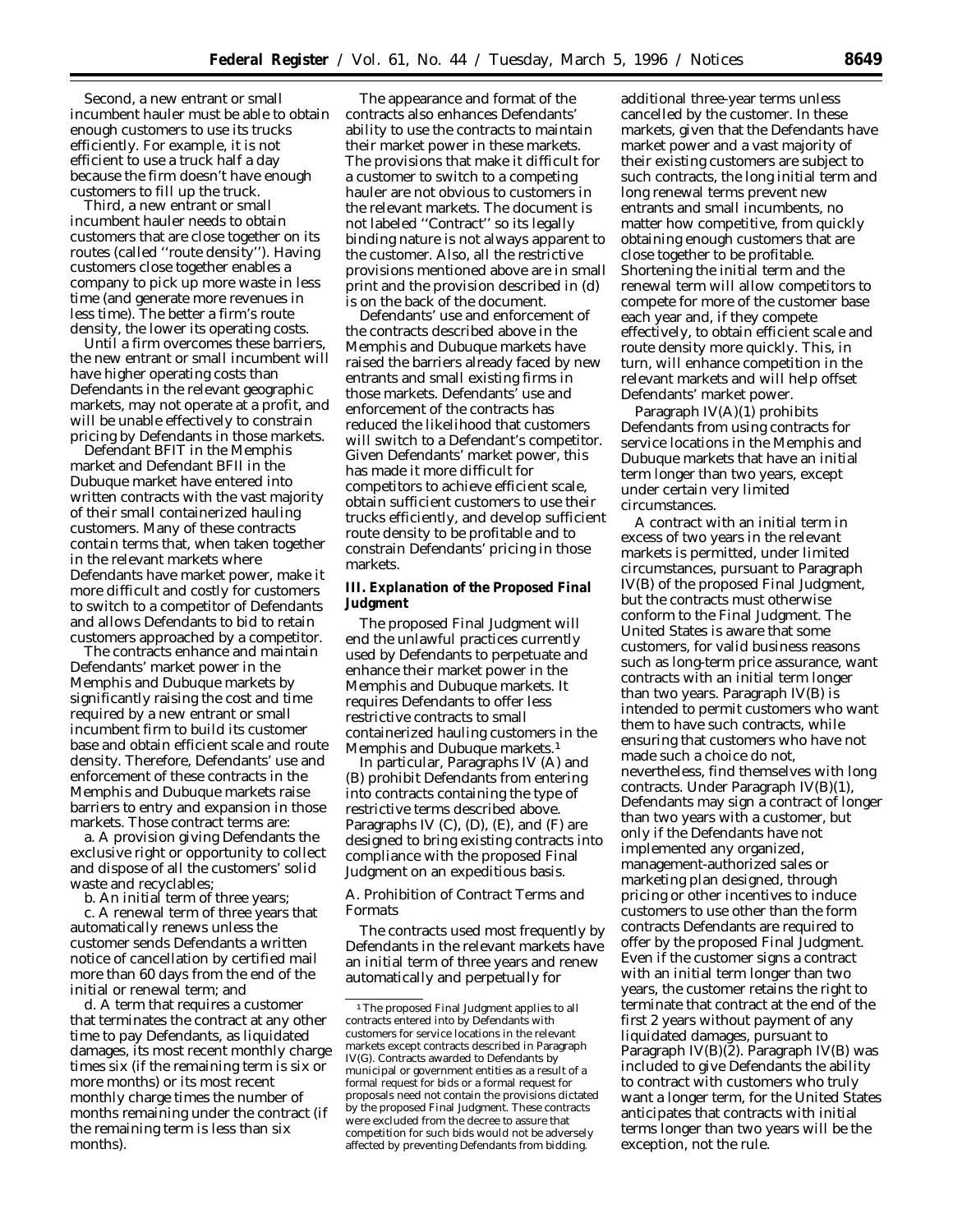Paragraph IV(A)(2) prohibits Defendants from signing a contract with a renewal term longer than one year in length, down from the three-year renewal term used as a standard in the Memphis and Dubuque markets.

Paragraph IV(A)(3) increases the period of time that a customer may notify Defendants of its intention not to renew the contract from a period ending 60 days before the end of any initial or renewal term to a period ending 30 days before the end of any such term. This allows the customer to make a decision concerning renewal closer to the end of the contract term. A customer is more likely to consider whether or not it wants its existing contract renewed the closer that customer is to the end of the contract term. Paragraph IV(A)(3) assures that a customer will be able to choose not to renew its contract up to 30 days from the end of the contract term. Paragraph IV(A)(3) also eliminates the requirement that a customer give its nonrenewal notice in writing and send it to Defendants by certified mail. A telephone call or letter is sufficient under the proposed Final Judgment. These changes in the notification provisions make it easier for the customer not to renew within the terms of the contract. This, in turn, enhances customer choice and enables small incumbents to compete for more customers.

A liquidated damages provision is intended to allow a seller to recover otherwise unrecoverable costs where the amount of the damage resulting from a breach of contract is difficult to determine. Defendants do incur some unrecoverable costs, including sales costs, in contracting with customers for small containerized solid waste hauling services. The contract currently most widely used by Defendants in the relevant markets contains the following liquidated damages provision for early termination: the customer must pay six times its most recent monthly charge unless the contract has a remaining term of less than six months, in which case the customer pays its most recent monthly charge times the number of months remaining in its contract term. If this case went to trial, the United States believes it could prove that these liquidated damages far surpass the contracting costs the Defendants incur, and that, in the relevant markets where Defendants have market power, Defendants have threatened to enforce such liquidated damages provisions with the effect that customers did not switch to new entrants and small incumbents when they desired to do so. In the presence of market power, the threat of enforcing large liquidated

damages provisions can deter sufficient customers from switching to a competitor and harm competition.

Paragraphs IV(A) (4) and (5) reduce the amount of liquidated damages Defendants can collect from a customer. The liquidated damages Defendants may collect from a customer in the relevant markets during the first year of the initial term of a customer's contract are reduced to the greater of three times the customer's prior monthly charge or average monthly charge over the prior six months. A firm that has been a customer of a Defendant for a continuous period in excess of one year can be required to pay Defendants no more than two times the greater of the customer's prior monthly charge or average monthly charge over the prior six months. The changes made in the liquidated damages provisions make it less expensive (and therefore more likely) that a customer can switch to a competing hauler should it choose to do so during the contract term. Defendants have incurred costs to sign small containerized solid waste hauling customers to contracts. However, as customers pay their monthly bills over time, the unrecovered amount of those costs decreases. That fact is reflected in the proposed Final Judgment by the reduction of the liquidated damages Defendants may collect once a firm has been Defendants' customer for more than one year.

The contracts predominantly used by Defendants in the relevant markets currently give Defendants the exclusive right to perform all of a customer's solid waste hauling services and recycling, just because the customer has signed a contract for small containerized solid waste hauling service. Those contracts also contain a provision requiring the customer to give BFI the opportunity to provide the customer's need for additional services during the contract term.2 Paragraph IV(A)(7) of the proposed Final Judgment prohibits these provisions in the relevant markets. Instead, it provides that Defendants may perform only those services a customer selects. Defendants may perform all types of solid waste hauling services and recycling for a customer, but only if the customer chooses to have Defendants do so by affirmatively indicating its desire for such additional

services on the front of the contract.3 The United States does not intend this provision to prohibit Defendants from requiring that it be the exclusive supplier of any one type of service for which it contracts with a customer. For example, if a customer contracts with Defendants to perform small containerized solid waste hauling service at a specific service location, Defendants may require that it be the exclusive supplier for that service at the location.

Paragraph IV(A)(6) of the proposed Final Judgment requires Defendant to change the appearance and format of its contracts in the relevant markets. If this case went to trial, evidence from customers in those markets would show that some of them were not aware they had signed legally binding documents. Therefore, the proposed Final Judgment requires that the document be labeled ''CONTRACT FOR SOLID WASTE SERVICES'' in large letters. Furthermore, evidence from customers in the relevant markets would show that the contractual provisions that enable a firm with market power to restrict customers from switching to a competitor are in small print and not readily noticed by all customers. The proposed Final Judgment requires that the contracts used in the relevant markets be easily readable in formatting and type-face.

# *B. Transition Rules*

In the Stipulation consenting to the entry of the proposed Final Judgment, Defendants agreed to abide by the provisions of the proposed Final Judgment immediately upon the filing of the Complaint, *i.e.,* as of February 15, 1996. Among other things, the transition provisions described herein will require Defendants to abide by the foregoing limitations and prohibitions when entering into any contracts with new small containerized hauling customers after February 15, 1996. Certain additional provisions of the proposed Final Judgment also apply to existing customer contracts that are inconsistent with the proposed Final Judgment's requirements for new customer contracts.

Under Paragraph IV(C), Defendants must offer contracts that conform with Paragraphs IV (A) or (B) of the proposed Final Judgment to all new customers with service locations in the Memphis and Dubuque markets beginning today,

<sup>2</sup>That provision reads: ''OPPORTUNITY TO PROVIDE ADDITIONAL SERVICES. BFI values the opportunity to meet all of Customer's nonhazardous waste collection and disposal needs. Customer will provide BFI the opportunity to meet those needs and to provide, on a competitive basis, any additional nonhazardous waste disposal and collection services during the term of this Agreement.''

<sup>3</sup>The United States anticipates that the customer should be able to affirmatively indicate its choice of service types by checking a box, or writing in the type of service it wants on the front of the contract, or by some similar mechanism.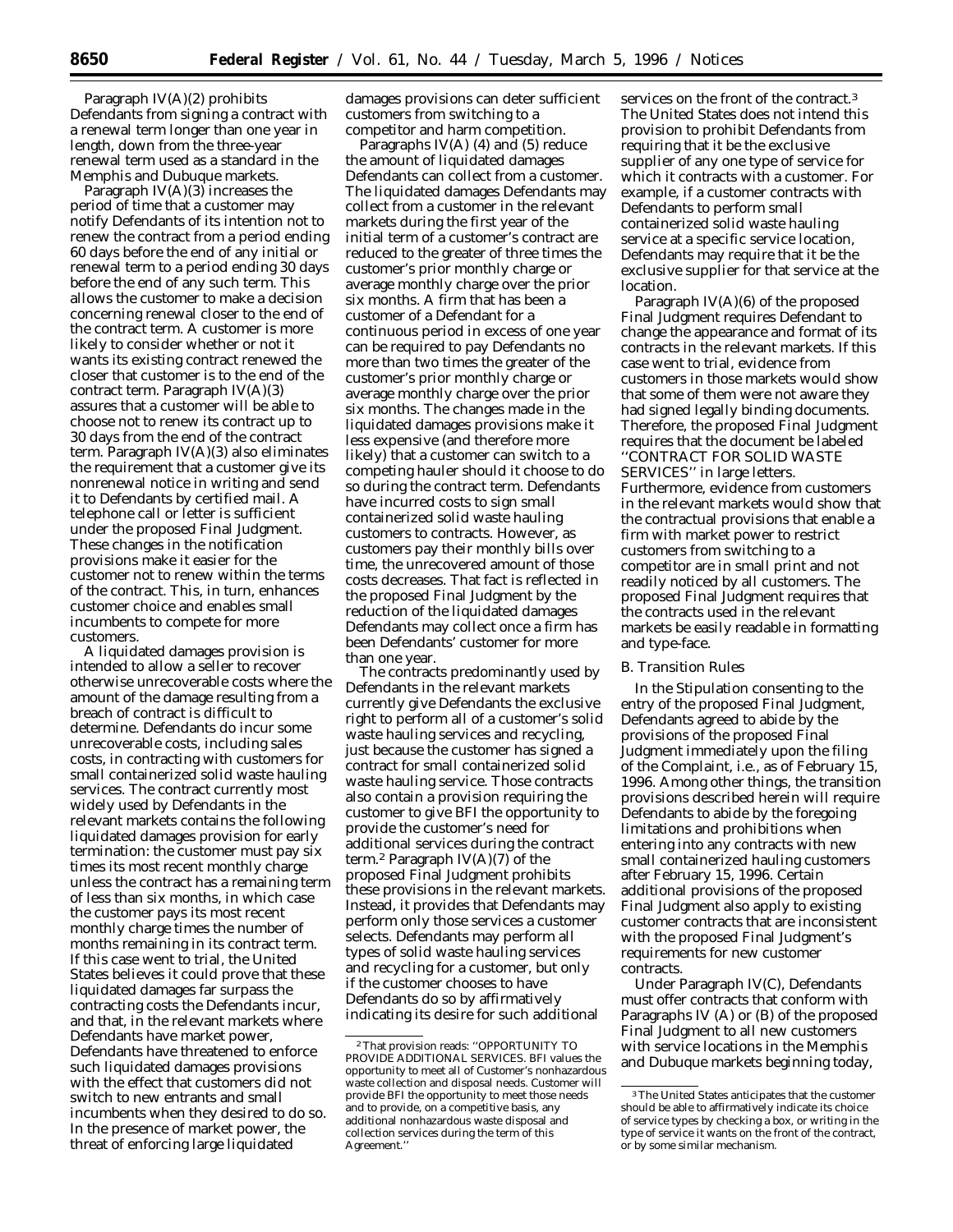the date of the filing of the executed Stipulation.

Under Paragraph IV(D), within ninety (90) days following entry of the Final Judgment Defendants must notify existing customers with service locations in the Memphis market who have an initial term longer than two years and do not otherwise comply with the proposed Final Judgment of their right to sign a new contract complying with the proposed Final Judgment. Defendants must send a similar notice within thirty (30) days following entry of the Final Judgment for customers with service locations in the Dubuque market. These notices must also inform any customers choosing to retain their existing contracts that no provisions inconsistent with the proposed Final Judgment will be enforced against them. The Final Judgment provides more time for Defendants to notify customers in Memphis than in Dubuque because Defendants have vastly more customers in Memphis than in Dubuque; they will need a longer time to provide the required notices and answer consumer inquiries in Memphis than they will need in Dubuque. With regard to municipal and government entities, Defendants are not required to notify those entities with nonconforming contracts that were awarded on the basis of a formal request for bids or a formal request for proposals issued by the customer.

Paragraph IV(E) requires Defendants to give an additional notice in the form of a reminder to any customer subject to a nonconforming contract that enters a renewal term 120 days or more after the entry to the proposed Final Judgment. Defendants must send the reminder to each such customer ninety days or more prior to the effective date of the renewal term. The reminder informs the customer that it must cancel its contract by a certain date or the contract will renew. It also reminds the customer that it may enter into a new contract conforming to the proposed Final Judgment on request and that terms in the customer's existing contract that are inconsistent with the new form will not be enforced against it. Defendants may send this reminder as part of a monthly bill, as long as it appears on a separate page and in large print so that it will be noticeable.

Under Paragraph IV(F), Defendants may enforce existing contract provisions only to the extent consistent with the Final Judgment upon entry of the Final Judgment by the Court.

Finally, under paragraphs IV (G) and (H), the proposed Final Judgment makes clear that contracts awarded by municipal or government entities on the

basis of a formal request for bids or proposals issued by the customer need not comply with Paragraphs  $IV(A)$ – $(F)$ . Moreover, nothing in the proposed Final Judgment requires Defendants to do business with any customer.

Paragraphs IV (C)–(F) further two consistent goals. Opportunities for competition in small containerized hauling service in the relevant markets will be fostered by a rapid end to the provisions that significantly raise entry barriers in the relevant markets. At the same time, the transition rules avoid creating any unnecessary disruption of the customers' trash hauling service that might result from voiding all nonconforming contracts. Existing customers are not required to terminate or amend their existing contracts with Defendants; the choice belongs to the customer. However, Defendants may not enforce against any customer any provision inconsistent with the proposed Final Judgment.

To ensure that existing customers learn of their rights under the proposed Final Judgment, Paragraphs IV (D) and (E) require Defendants to notify customers of their rights under the Final Judgment and remind them annually of their right to terminate their existing contract or to sign a new contract form.

### *C. Enforcement*

Section V of the proposed Final Judgment establishes standards and procedures by which the Department of Justice may obtain access to documents and information from Defendants related to their compliance with the proposed Final Judgment.

#### *D. Duration*

Section VI of the proposed Final Judgment provides that the Final Judgment will expire on the tenth year after its entry. Jurisdiction will be retained by the Court to conduct further proceedings relating to the Final Judgment, as specified in Section VI.

**IV. Remedies Available To Potential Private Litigants**

Section 4 of the Clayton Act (15 U.S.C. 15) provides that any person who has been injured as a result of conduct prohibited by the antitrust laws may bring suit in federal court to recover three times the damages the person has suffered, as well as costs and reasonable attorneys' fees. Entry of the proposed Final Judgment will neither impair nor assist the bringing of any private antitrust damage action. Under the provisions of Section 5(a) of the Clayton Act (15 U.S.C. 16(a)), the proposed Final Judgment has no *prima facie* effect in

any subsequent private lawsuit that may be brought against defendants.

**V. Procedures Available for Modification of the Proposed Final Judgment**

The United States and Defendants have stipulated that the proposed Final Judgment may be entered by the Court after compliance with the provisions of the APPA, provided that the United States has not withdrawn its consent. The APPA conditions entry upon the Court's determination that the proposed Final Judgment is in the public interest.

The APPA provides a period of at least 60 days preceding the effective date of the proposed Final Judgment within which any person may submit to the United States written comments regarding the proposed Final Judgment. Any person who wishes to comment should do so within sixty (60) days of the date of publication of this Competitive Impact Statement in the **Federal Register**. The United States will evaluate and respond to the comments. All comments will be given due consideration by the Department of Justice, which remains free to withdraw its consent to the proposed Judgment at any time prior to entry. The comments and the response of the United States will be filed with the Court and published in the **Federal Register.**

Written comments should be submitted to: Anthony V. Nanni, Chief, Litigation I Section, Antitrust Division, United States Department of Justice, 1401 H Street, N.W., Suite 4000, Washington, D.C. 20530. The proposed Final Judgment provides that the Court retains jurisdiction over this action, and the parties may apply to the Court for any order necessary or appropriate for the modification, interpretation, or enforcement of the Final Judgment.

# **VI. Alternatives to the Proposed Final Judgment**

The United States considered, as an alternative to the proposed Final Judgment, litigation against Defendants. The United States could have brought suit and sought preliminary and permanent injunctions against the use and enforcement of these contracts by Defendants in the relevant markets. The United States is satisfied, however, that the relief outlined in the proposed Final Judgment will eliminate Defendants' ability to use restrictive and anticompetitive contracts to maintain and enhance their market power in the relevant markets. The United States believes that these contracts will no longer inhibit the ability of a new entrant to compete with the Defendants. The relief sought will allow new entry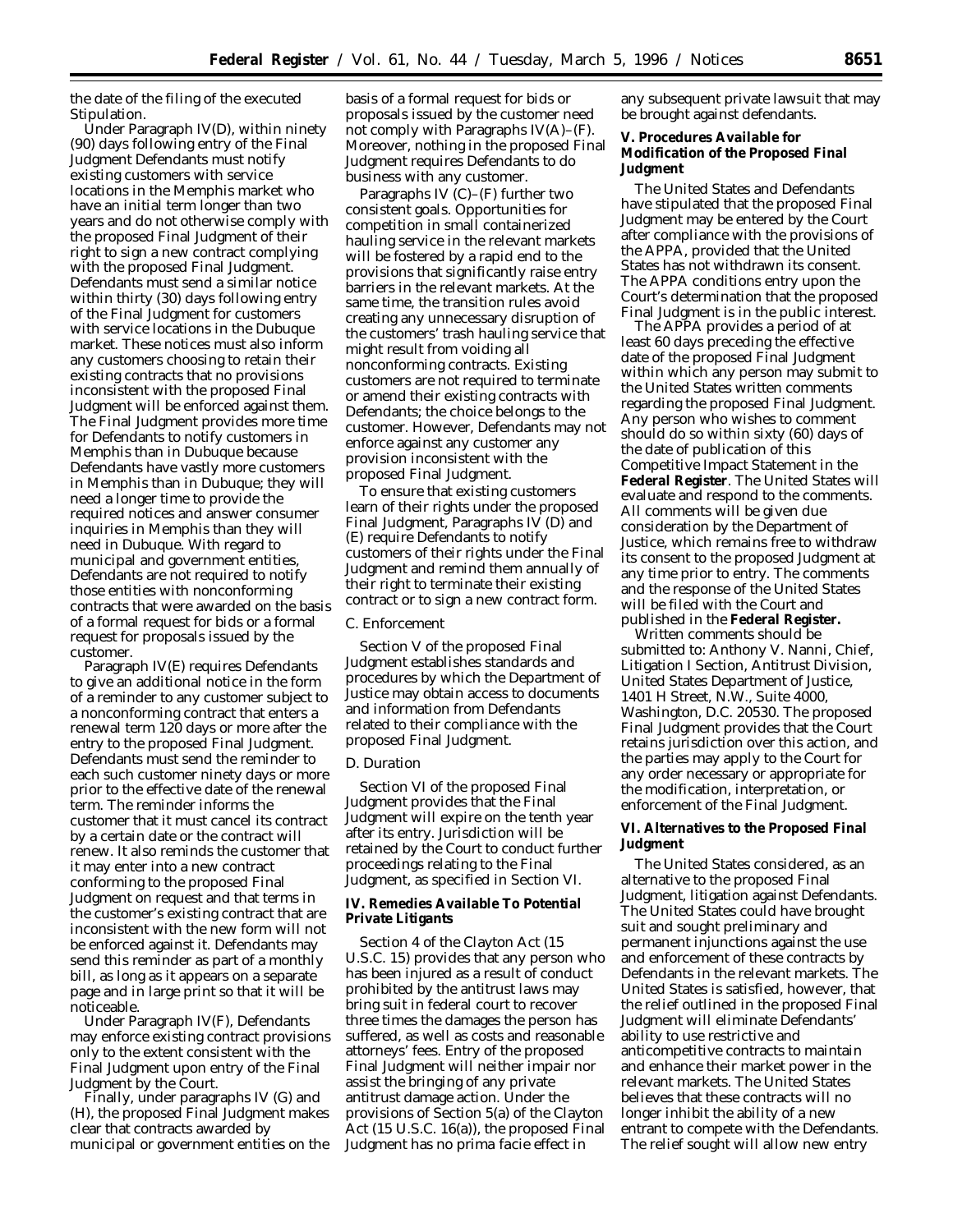and expansion by existing firms in those markets.

**VII. Standard of Review Under the APPA for Proposed Final Judgment**

The APPA requires that proposed consent judgments in antitrust cases brought by the United States be subject to a sixty-day comment period, after which the court shall determine whether entry of the proposed Final Judgment ''is in the public interest.'' In making that determination, the court may consider—

(1) the competitive impact of such judgment, including termination of alleged violations, provisions for enforcement and modification, duration or relief sought, anticipated effects of alternative remedies actually considered, and any other considerations bearing upon the adequacy of such judgment;

(2) the impact of entry of such judgment upon the public generally and individuals alleging specific injury from the violations set forth in the complaint including consideration of the public benefit, if any, to be derived from a determination of the issues at trial.

15 U.S.C. 16(e). As the D.C. Circuit recently held, this statute permits a court to consider, among other things, the relationship between the remedy secured and the specific allegations set forth in the government's complaint, whether the decree is sufficiently clear, whether enforcement mechanisms are sufficient, and whether the decree may positively harm third parties. *See United States* v. *Microsoft*, 56 F.3d 1448, 1462 (D.C. Cir. 1995). In conducting this inquiry, ''the Court is nowhere compelled to go to trial or to engage in extended proceedings which might have the effect of vitiating the benefits of prompt and less costly settlement through the consent decree process.'' 4

Rather, absent a showing of corrupt failure of the government to discharge its duty, the Court, in making its public interest finding, should . . . carefully consider the explanations of the government in the competitive impact statement and its responses to comments in order to determine whether those explanations are reasonable under the circumstances.

*United States* v. *Mid-America Dairymen, Inc.*, 1977–1 Trade Cas. ¶ 61,508, at 71,980 (W.D. Mo. 1977).

The Court's inquiry, under the APPA, is whether the settlement is ''within the reaches of the public interest.'' 5 The proposed Final Judgment enjoins the Defendants' continued use of overly restrictive contract terms and opens local markets to increased competition, thus effectively furthering the public interest.

**VIII. Determinative Documents**

There are no determinative materials or documents within the meaning of the APPA that were considered by the United States in formulating the proposed Final Judgment.

Dated: February 15, 1996.

Respectfully submitted,

Nancy H. McMillen,

Peter H. Goldberg,

*DC Bar* #055608,

Evangelina Almirantearena,

*Attorneys, Antitrust Division, U.S. Department of Justice, 1401 H. Street, N.W., Suite 4000, Washington, D.C. 20530, (202) 307–5777.*

**Certification of Service**

I hereby certify that a copy of the foregoing has been served upon Browning-Ferris Industries of Iowa, Inc., Browning-Ferris Industries of Tennessee, Inc., and Browning-Ferris Industries, Inc., by placing a copy of this Competitive Impact Statement in the U.S. mail, directed to each of the abovenamed parties at the addresses given below, this 15th day of February, 1996. Rufus Wallingfood,

*Esquire, Executive Vice President and General Counsel,*

Lee Keller,

*Esquire, Senior Litigation Counsel, Browning-Ferris Industries, Inc., 757 North Eldridge Street, Houston, TX 77079.* David Foster,

*Esquire, Fulbright & Jaworski, L.L.P., 801 Pennsylvania Avenue, NW, Market Square, Washington, D.C. 20004–2604.* Richard N. Carrell,

*Esquire, Fulbright & Jaworski, L.L.P., 1301 McKinney, Suite 5100, Houston, Texas 77010–3095.*

Nancy H. McMillen,

*Attorney, U.S. Department of Justice, Antitrust Division, 1401 H. Street, N.W., Suite 4000, Washington, D.C. 20530, (202) 307– 5777.*

**United States District Court for the District of Columbia**

In the matter of *United States of America,* Plaintiff, v. *Browning-Ferris Industries of Iowa, Inc., Browning-Ferris Industries of Tennessee, Inc., and Browning-Ferris Industries, Inc.,* Defendants.

[Case number: 1–96–V00297]

Judge: Thomas Penfield Jackson Deck Type: Antitrust. Date Stamp: Feb. 15, 1996.

**Motion of United States to Exclude Case From all Discovery Requirements and to Follow the Procedures of the Antitrust Procedures and Penalties Act**

The United States of America hereby moves the Court for an order to exclude this case from all discovery requirements under the Federal Rules of Civil Procedure given that the disposition of a negotiated civil antitrust case brought and settled by the United States is governed by the Antitrust Procedures and Penalties Act, 15 U.S.C. 16 (b)–(h) [hereinafter ''the APPA''].

As set forth below, the parties have consented to the entry of the proposed Final Judgment without trial or adjudication of any issue of fact or law, and without the Final Judgment constituting any evidence against or an admission by any party with respect to any such issue. Pursuant to the procedures of the APPA, discovery between the parties is unnecessary and would be contrary to the intentions of the parties. Therefore, the United States respectfully requests that the Court enter the attached Order which excludes the case from discovery requirements of the Federal Rules of Civil Procedure, and states that the disposition of the case will be consistent with the APPA.

1. On February 15, 1996, the United States filed a Complaint and a

<sup>4</sup> 119 Cong. Rec. 24598 (1973). *See United States v. Gillette Co.*, 406 F. Supp. 713, 715 (D. Mass. 1975). A ''public interest'' determination can be made properly on the basis of the Competitive Impact Statement and Response to Comments filed pursuant to the APPA. Although the APPA authorizes the use of additional procedures, 15 U.S.C. § 16(f), those procedures are discretionary. A court need not invoke any of them unless it believes that the comments have raised significant issues and that further proceedings would aid the court in resolving those issues. *See* H.R. Rep. 93–1463, 93rd Cong. 2d Sess. 8–9, *reprinted in* (1974) U.S. Code Cong. & Ad. News 6535, 6538.

<sup>5</sup>*United States v. Bechtel*, 648 F.2d 660, 666 (9th Cir.), *cert. denied*, 454 U.S. 1083 (1981); *see United States v. BNS, Inc.*, 858 F.2d 456, 463 (9th Cir. 1988); *United States v. National Broadcasting Co.*, 449 F. Supp. 1127, 1143 (C.D. Cal. 1978); *United States v. Gillette Co.*, 406 F. Supp. at 716. *See also United States v. American Cyanamid Co.*, 719 F.2d 558, 565 (2d Cir. 1983), *cert. denied*, 465 U.S. 1101 (1984); *United States v. American Tel. and Tel Co.*, 552 F. Supp. 131, 150 (D.D.C. 1982), *aff'd sub nom. Maryland v. United States*, 460 U.S. 1001 (1983) *quoting United States v. Gillette Co.*, supra, 406 F. Supp. at 716; *United States v. Alcan Aluminum, Ltd.*, 605 F. Supp. 619, 622 (W.D. Ky 1985).